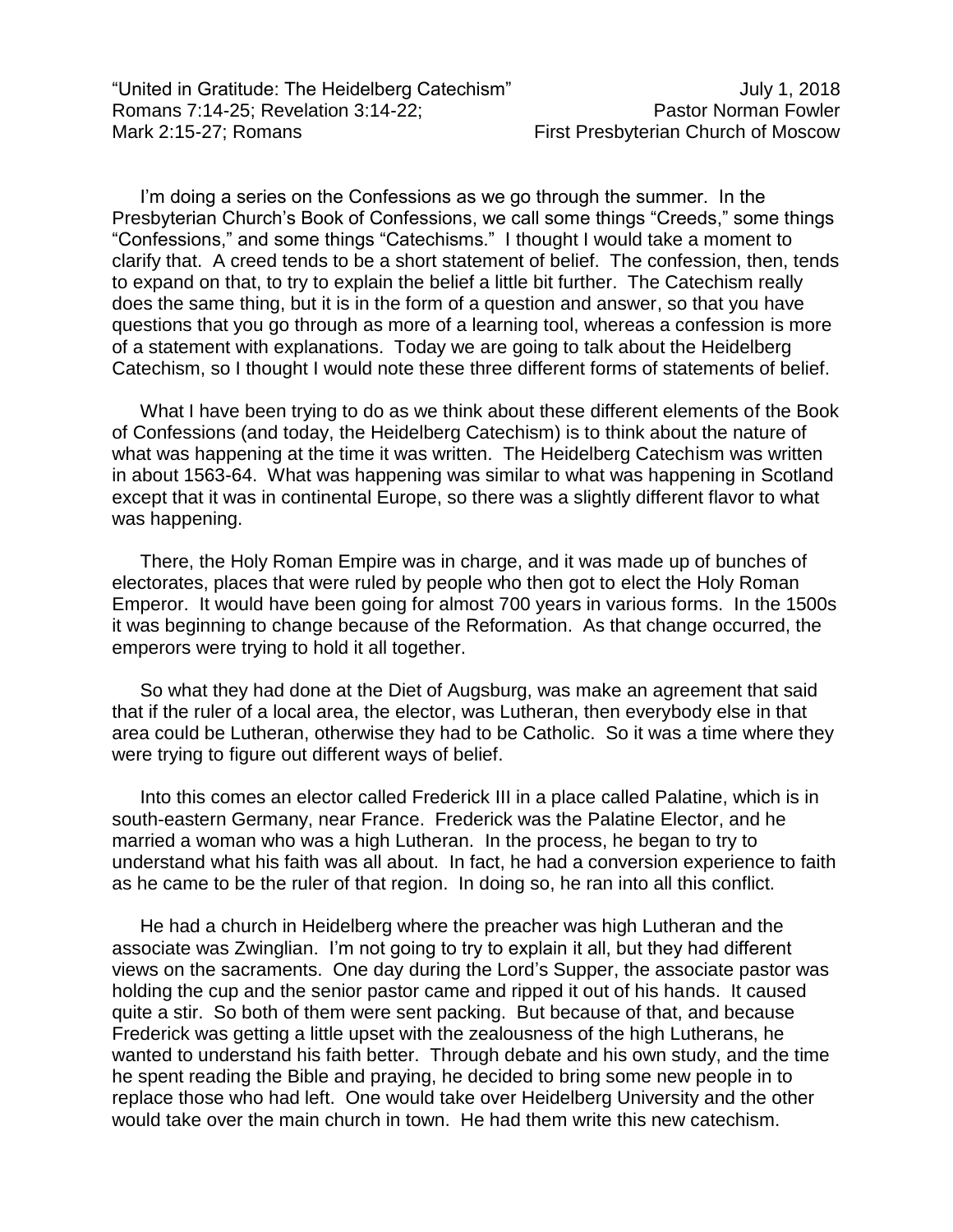In the process, he was becoming more reformed, more in tune with the Calvinist kind of thinking, so the people he brought in reflected his perspective. So this Heidelberg Catechism was written, and some of the folks who had a different view of the sacraments weren't real happy with what he had in his catechism. So it set up a conflict.

Maximillian II was the Emperor of the Holy Roman Empire at the time. He began to see this conflict coming, so he called Frederick to come to the gathering of the electorate to defend himself. Jack Rogers has a nice description of this in his book on the confessions. Frederick comes and has no support from anybody who is there. But he comes and presents his case simply, sincerely, and very Biblically. He doesn't depend on Calvin or any of those other folks. He tries to simply use scripture and describe why they have come up with this particular catechism. He changes the tide. He was there to be tried on heresy, and he leaves being accepted and allowed to use the catechism. He gets a new moniker from the Emperor: Frederick the Pious.

So that's where this particular catechism comes from. It's in the midst of all this challenge and change, and trying to understand what faith is about and really entering into scripture again.

The fellow who was in charge of the university was named Zacharias Ursinus. He's the one who basically wrote the catechism. Some of the other people at the university and maybe the new pastor at the church were helpful. They structured it around 129 questions, and they broke those 129 questions into 52 groups. Why 52 groups? So that every Sunday night you could come to church and learn, over the course of the year, the whole catechism. We could spend the whole year going through this catechism.

I'm not going to try to enter into all the intricacies of this particular catechism. It's in many ways reflective of the conversation that was going on in that period of time, and the experience they were having. What it did was use the Apostles' Creed, the sacraments, the Ten Commandments, and the Lord's Prayer as the backbone of what it was going to describe. It was arranged into three major parts. The first section was on human misery; the second was on redemption; and the third on gratitude. What I would like to do is think about how this particular confession reminds us of those three things.

If we remember sin, the word "sin" in the New Testament means missing the mark. That's the starting point of this confession, reflecting on how we are missing the mark and we live in misery because of it. When I was on sabbatical, I heard a particular story that made me think about missing the mark. It goes like this:

There was this fellow who was an excellent archer, but he was frustrated. You know the story of Robin Hood where he split the arrow with another arrow? That's the kind of accuracy he wanted to have. He wanted to be able to hit that middle mark every time he shot, every time he pulled the bow. So he went to everybody he knew who could help him, and they each taught him a little bit, but he could never get it to be exactly the same. It felt like he could never hit the mark the way he was supposed to as an excellent archer.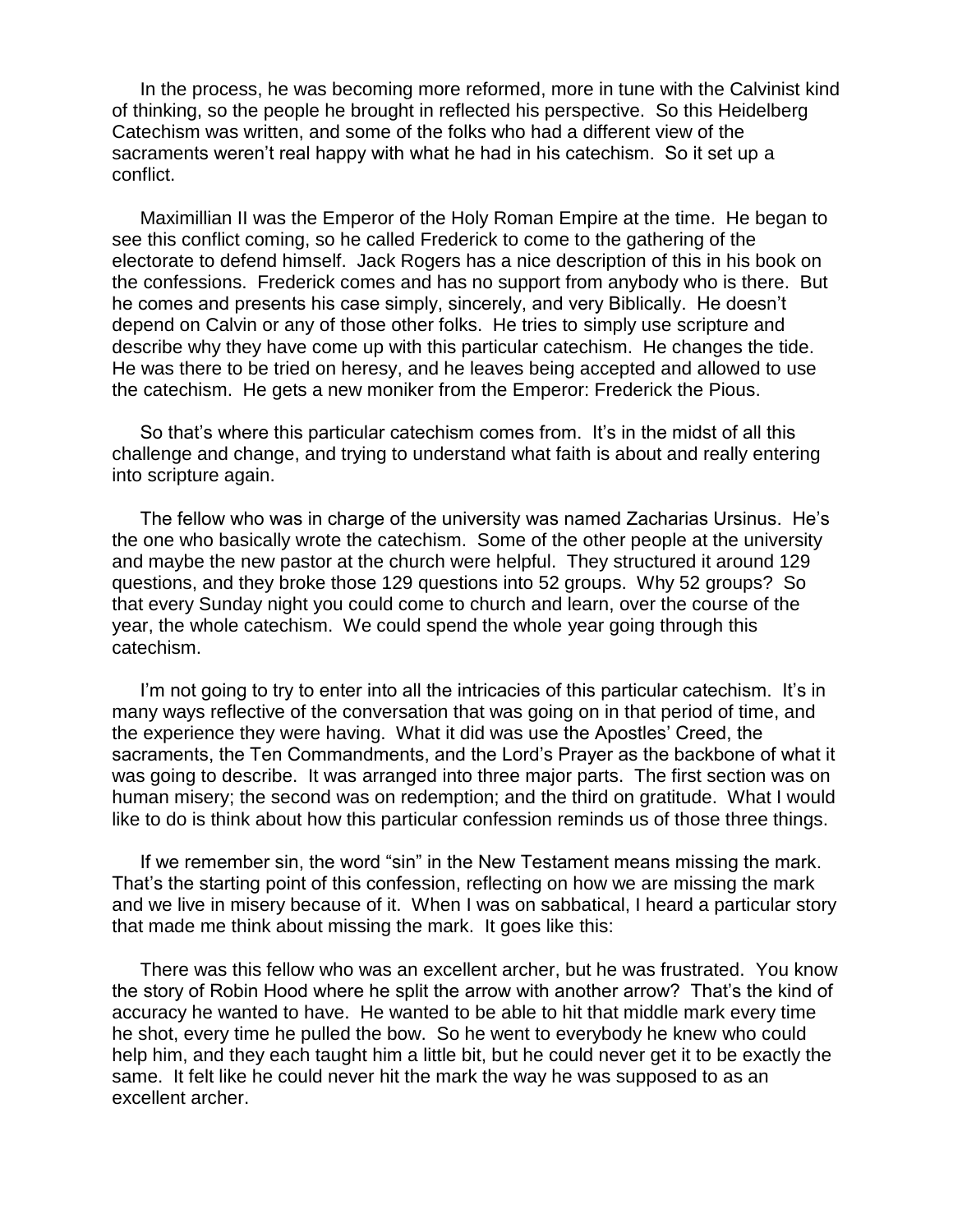So one day he decided to leave the region he was in and search for somebody who could help him find a way to truly hit the mark. One day he was walking through the woods and he saw the side of a barn, and on it there was an arrow here and an arrow there, and each one was dead center on. He said, "Wow! I think I've found the answer." So he went over to check it out. A little boy comes along, and the man asks, "Do you know who did that?" The little boy said, "Oh, yeah. I did it." He looks at the boy and said, "How do you do that?" "Oh do you want to see?" The boy pulls the bow, shoots, hits the side of the barn, then goes up and draws target circles around the arrow.

Now we can take that in a couple of different ways. Sometimes we need to recognize that perhaps what we're trying to do might not work and we may need to try something different. But the way I'm thinking about it is how easy it is to say, "This is the trajectory of my life so it must be right. I'll just draw the mark around what I'm doing and everything else must be wrong." But what if there is a true mark—a way to live, a way to be—and we can't hit that mark on our own as much as we try? I think that's what it's talking about.

Sin is that thing Paul is talking about when he says, "I try to do what is good, and all I do is the thing that is not what I want to do. I'm always missing the mark." Sometimes I think it's even hard to find the mark in our society today, to recognize what is true and good and right. It's hard to find that mark and hit it.

Finally, I believe, we have to find that we can't do it on our own, otherwise we're left in the dark and we struggle and we try to see how we can become somebody by making others like us or think we're great. Or we just begin to think we're not good, and there is all kinds of struggle and fear because we can't see our way, we don't know the end point. Sometimes we can't even see the mark.

That's when the redemption comes, and that's the second piece of the Heidelberg Catechism—we have redemption. To be redeemed is to be bailed out, basically. To be brought out of the darkness into the light. I think my experience of that is recognizing that no matter what I do, it does not influence God's value and love and care for who I am. Jesus came, not because I'm a good person and so is going to help me be a better person. He came to me, he came to us, he came to the world because we have all sinned and fallen short of the glory of God. We have all lived in that darkness. He came to us because God so loved the world he sent his son. He came to us to bring us into the light, to give us light. I think he gives it to us by helping us recognize, first, that it's not what we do, not a way of comparing ourselves to others. It's that we are loved and valued as children of God and that he wants to invite us to the table. He wants to invite us into life. So in knowing Christ, it's like the dawn, the time we begin to see the landscape ahead of us. We begin to see a way. But it's not a way to go because we think we're going to solve God's concern about us. God takes care of that concern by sending Jesus.

Jesus comes as grace. He comes to invite us out of our darkness by knowing we're loved and valued, and to take away those ways we deceive ourselves about who we are, the ways we've drawn a mark around something that's not really a mark.